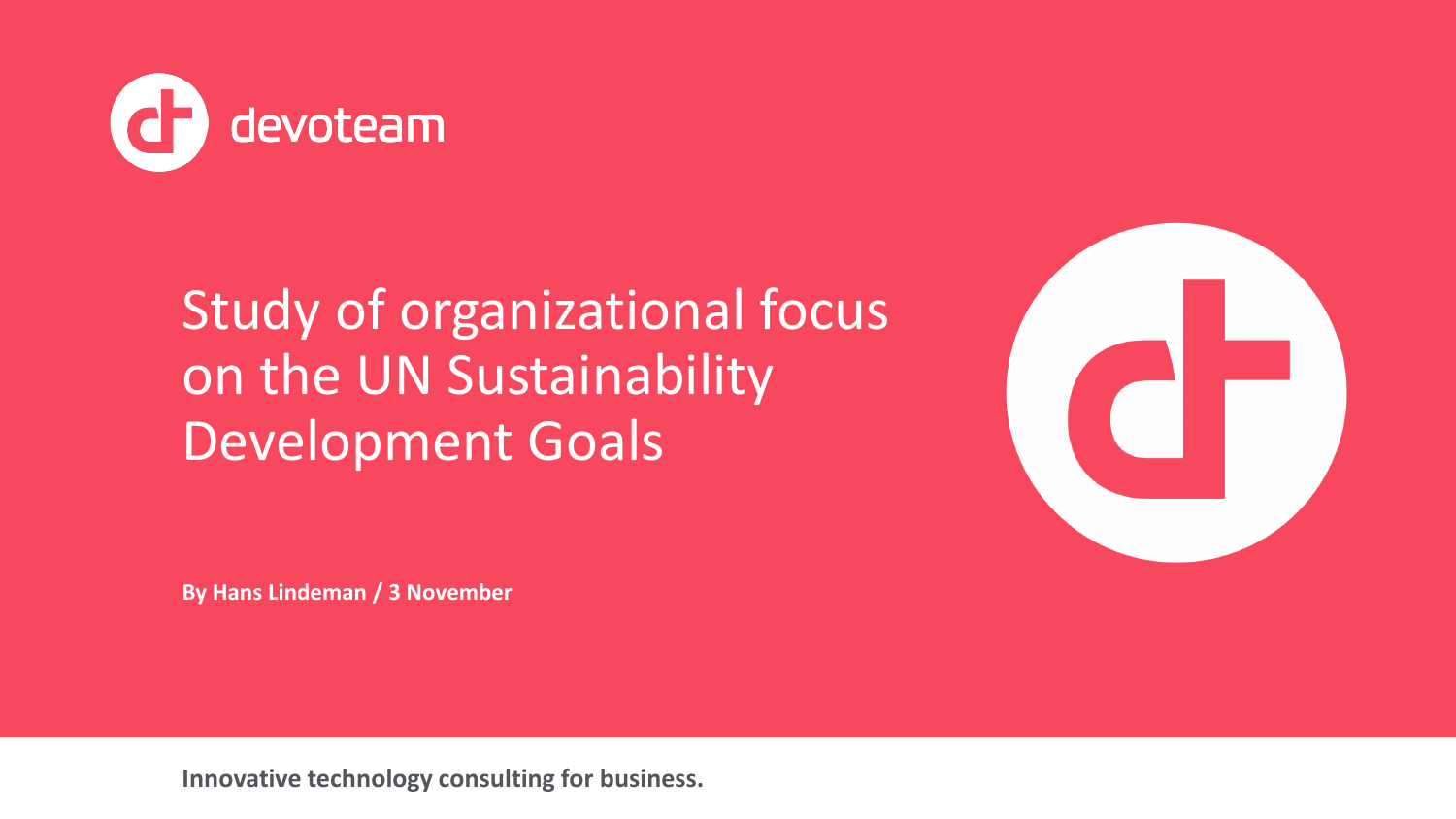



2020 will be the "Decade of action" for the UN Sustainability Development Goals (SDG's)



Technology will be one of the key levers for accelerated action



Devoteam has mapped out how organizations approach the SDG's from talking to 15 top leaders, surveying 100 different organizations and utilizing research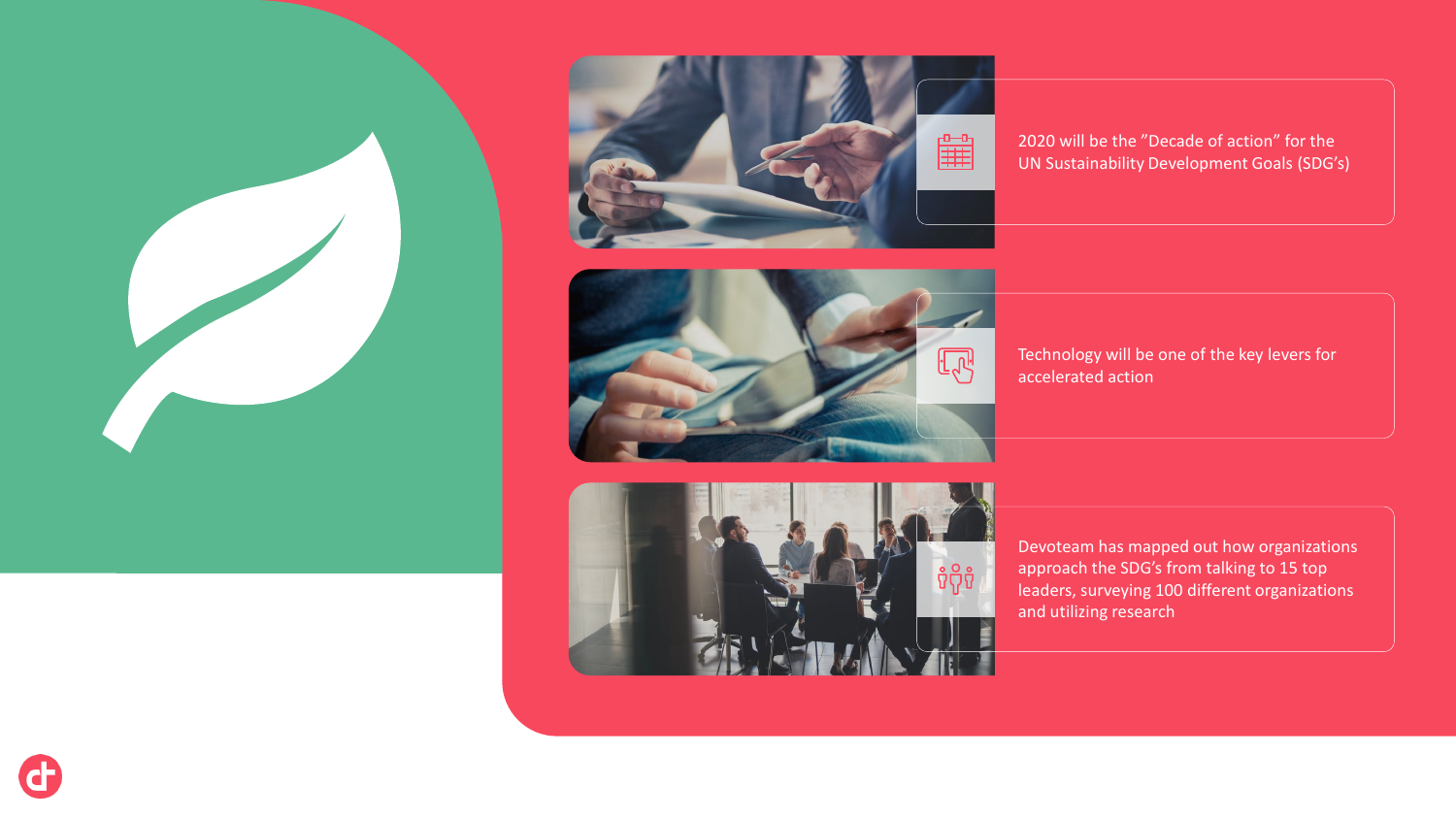# **Why does your company focus on sustainability?**



### **Who is the anchor for sustainability?**



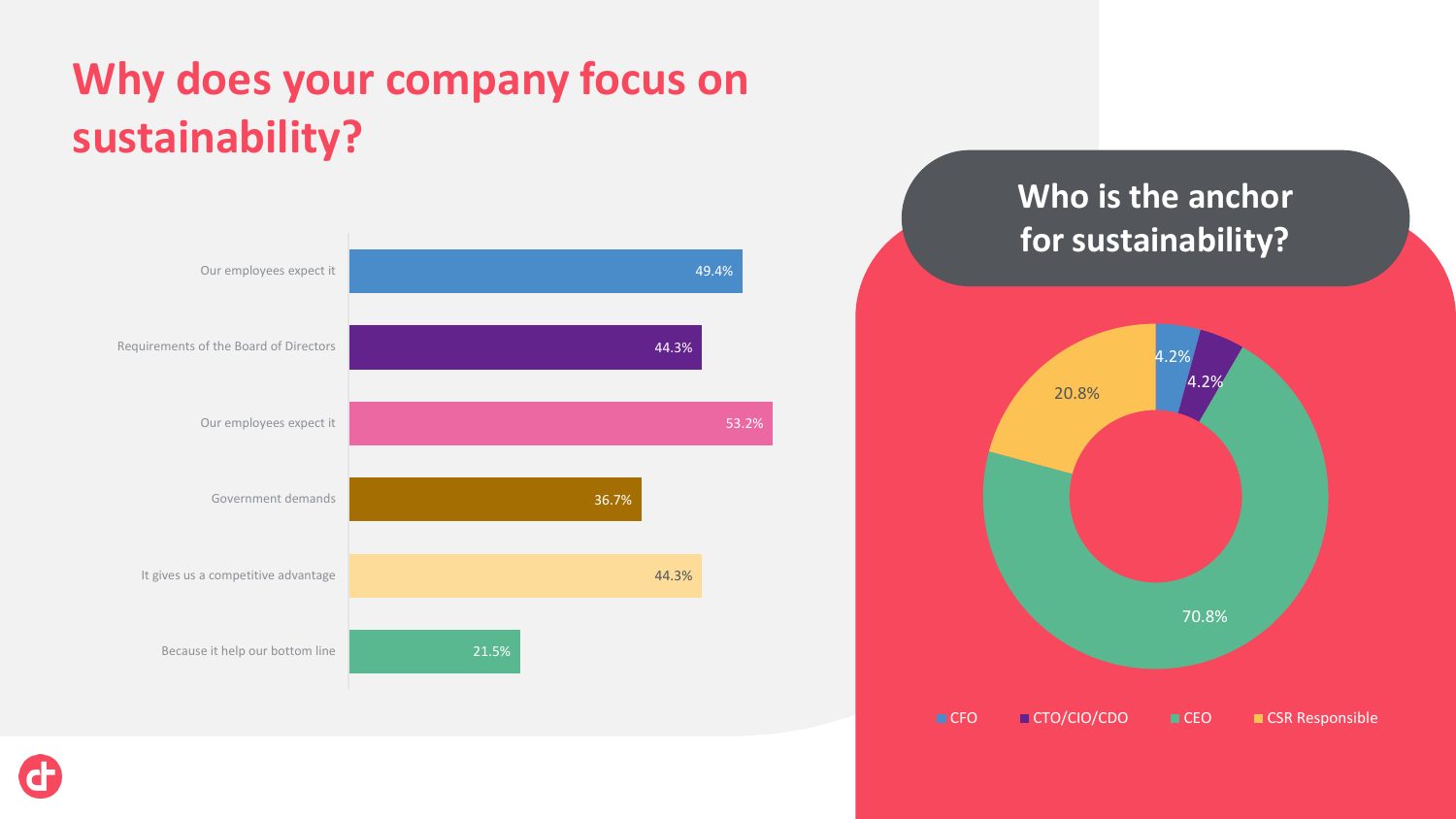### **Sustainability Development in the "Decade of Action"**



#### **A few areas continue to be popular for Sustainability activities:**

- Energy Consumption
- **Transportation**
- Waste
- Emissions of Climate Gasses



**Technology as a key driving force for sustainable transition; data and visualizationsolutions play a major role**

#### **To what extent is the use of technology important for your work on sustainability?**

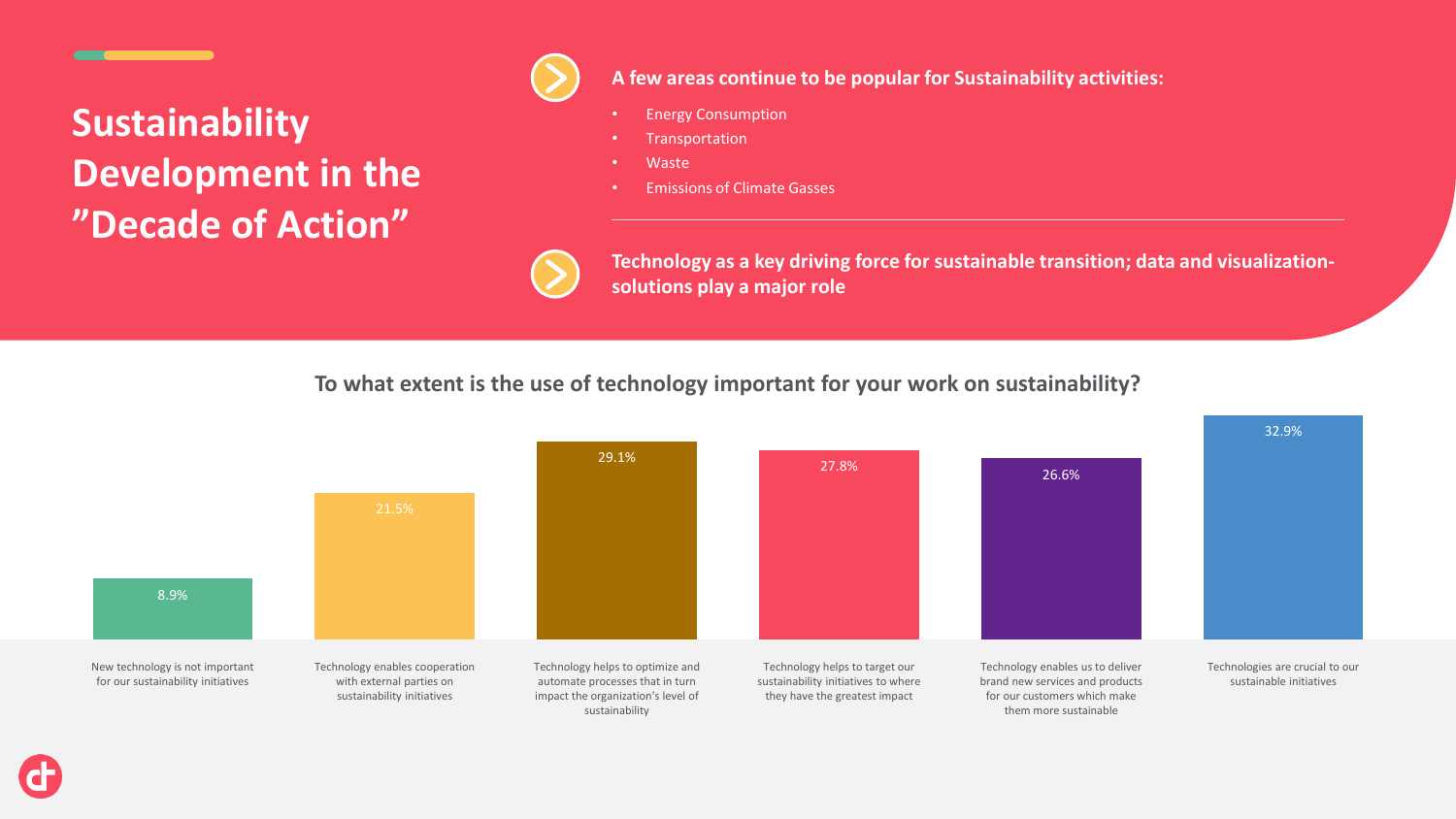

*To what extent does the company expect sustainability work to contribute to direct efficiency and an improved bottom line?*

*Our board and investors know we do our best with implementing Sustainability. What is stopping us from doing more, is the associated cost of our sustainability focus.* 





We do not expect efficiency and/or a positive bottom line effect of our sustainability work

We don't know because we don't measure the impact of our sustainability work

■ We expect a big financial gain from our sustainability work

We expect positive economic gain, but not enough to cover the cost of our sustainability efforts

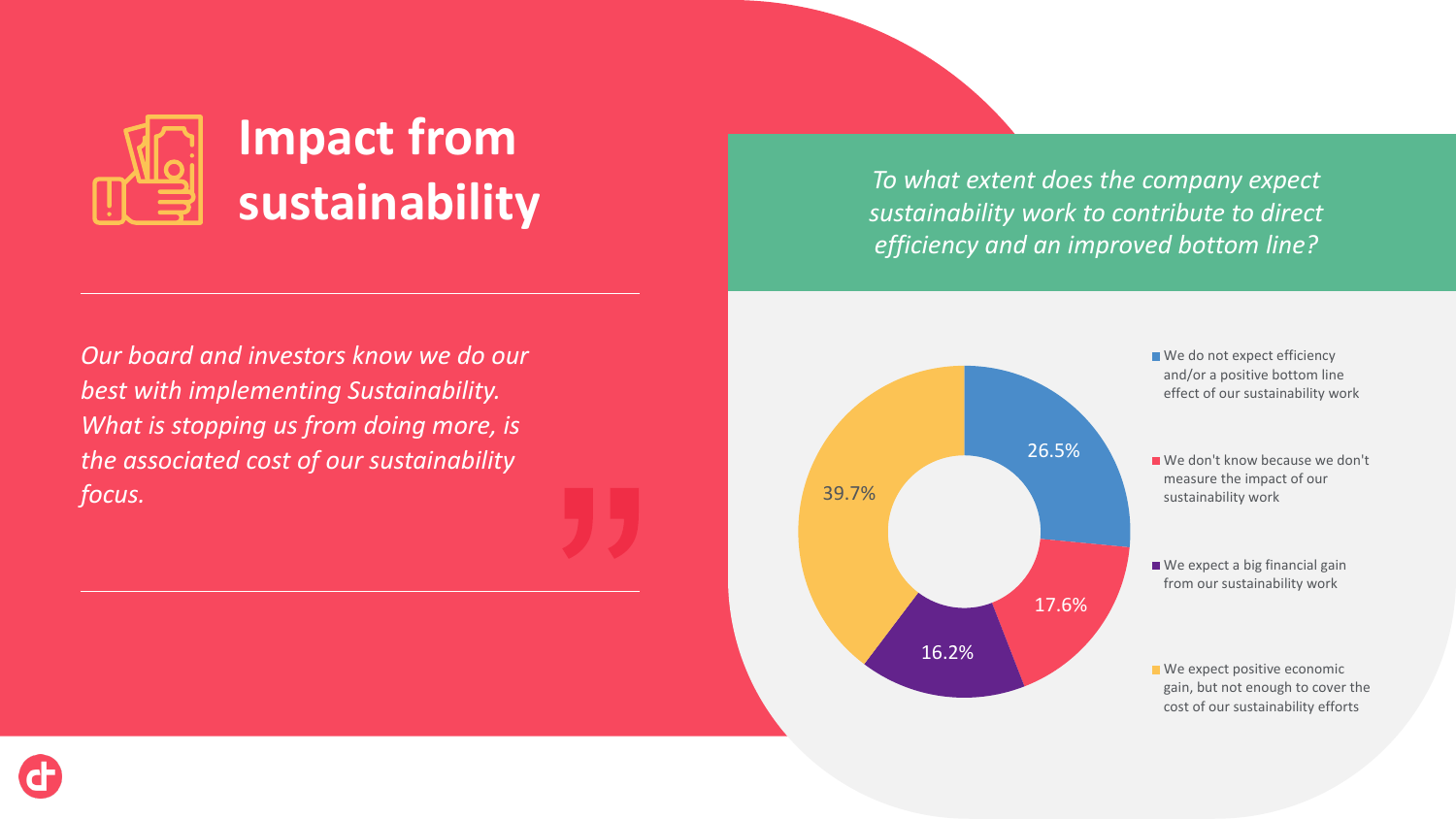# **Governance** *How do you evaluate*





Barriers for SDG include lacking ressources and/or competencies, low ROI and generally high costs:

Need for data, measurements and evaluation in order to support action and document impact

As a CFO I am interested in where we can create value [from our SDG activities] and when that value can be realized. Our future focus is very much on the business case, especially as the public incentive structure for organizational SDG focus in Denmark, is not yet in place.

# *the impact of your sustainability initiatives?*



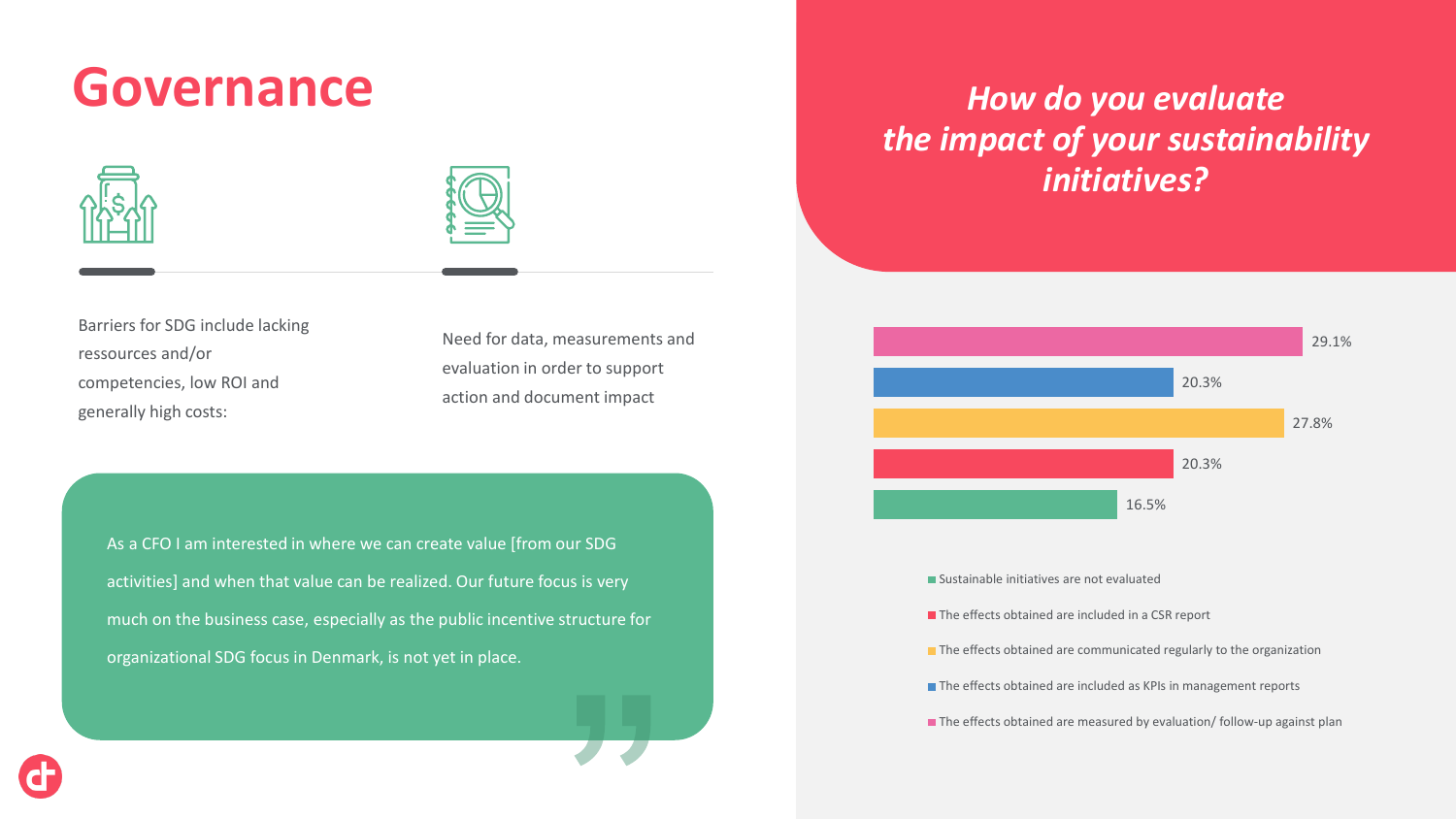# **The course is set for sustainability** *CUSTAIN SUSTAIN ADVICED SUSTAIN ADVICED Above important do you think sustainability and* **<b>SUSTAIN**

*a focus on the UN SDGs will be for different organizations in the future?* 





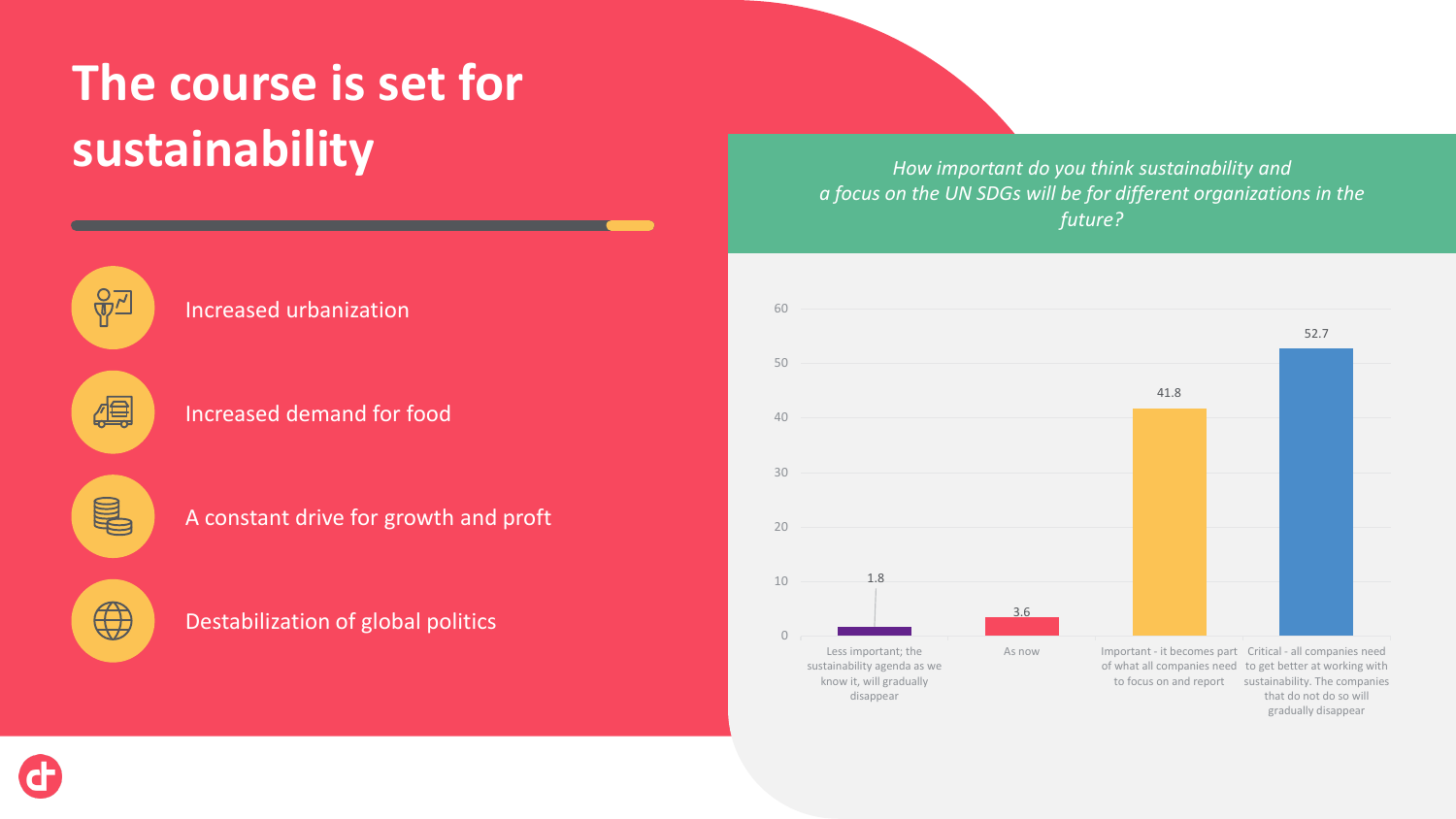

### **The business case for SDG initiatives**

line improvement in private and public organizations.





Currently, governance and tracking of sustainability activities and initiatives is still very immature, and many organizations are struggling to ensure a positive financial impact from sustainability.

Globally, sustainability can represent billions of dollars in bottom-

Strong governance, coupled with data, analytics and visualization, can have a major impact on an organization's ability to reap the rewards of their sustainability activities, making them financially and operationally more robust and resilient.

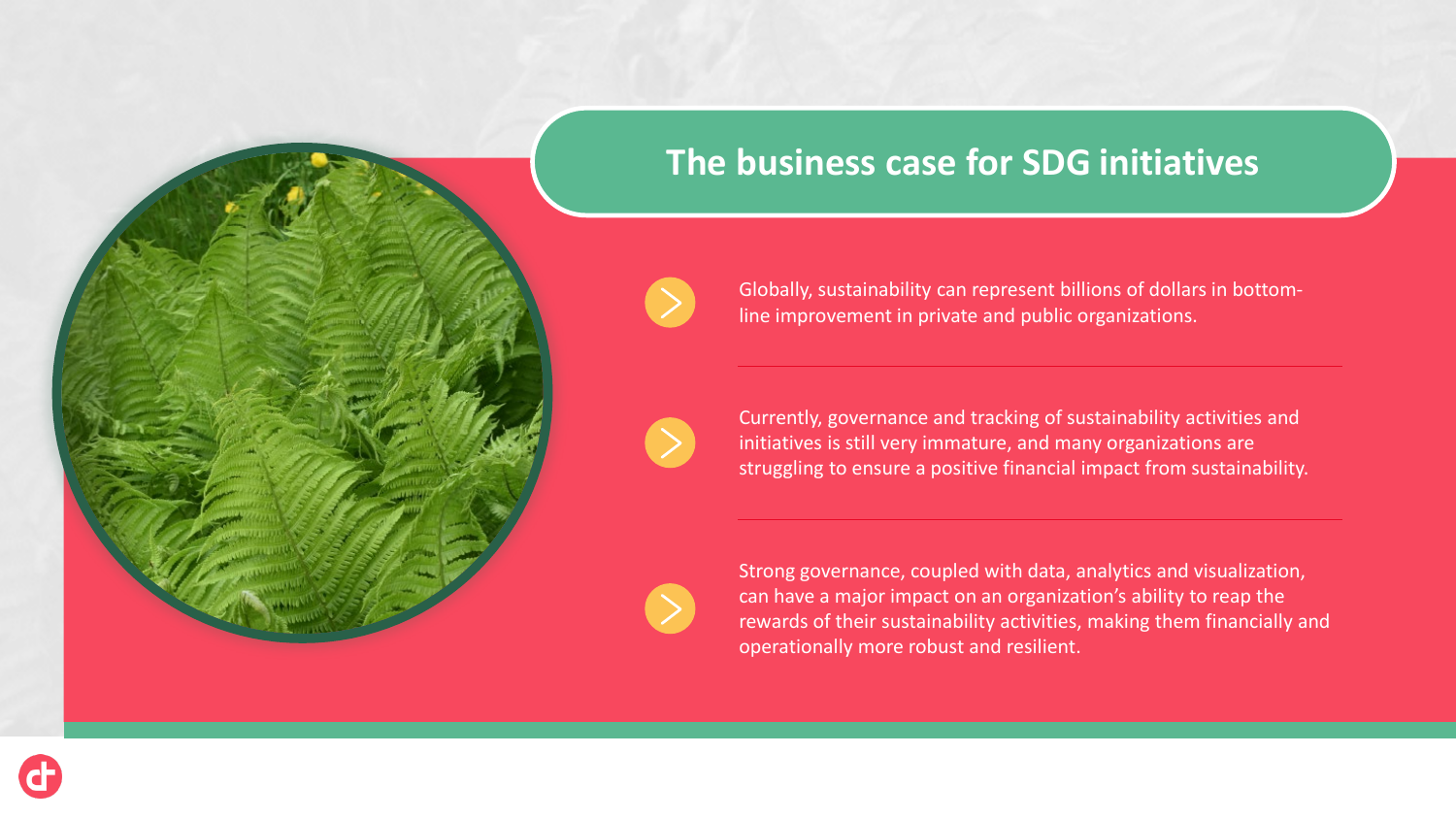## **The Devoteam perspective**



Unprecedented challenges in the combination of a global pandemic, destabilization of geopolitics and climate change, makes the focus on sustainability more important than ever.



We must do more to ensure that business can maintain the rapid sustainable transition



We have seen increasing number of cases uncovered through our studies such as water and energy saving projects, waste recycling, travel reduction and so on.



With the correct use and application of technology we stand a good chance of winning and of making our planet a better place to live.



### **Devoteam call to action**



Employ Governance and technology

Communicate and share results

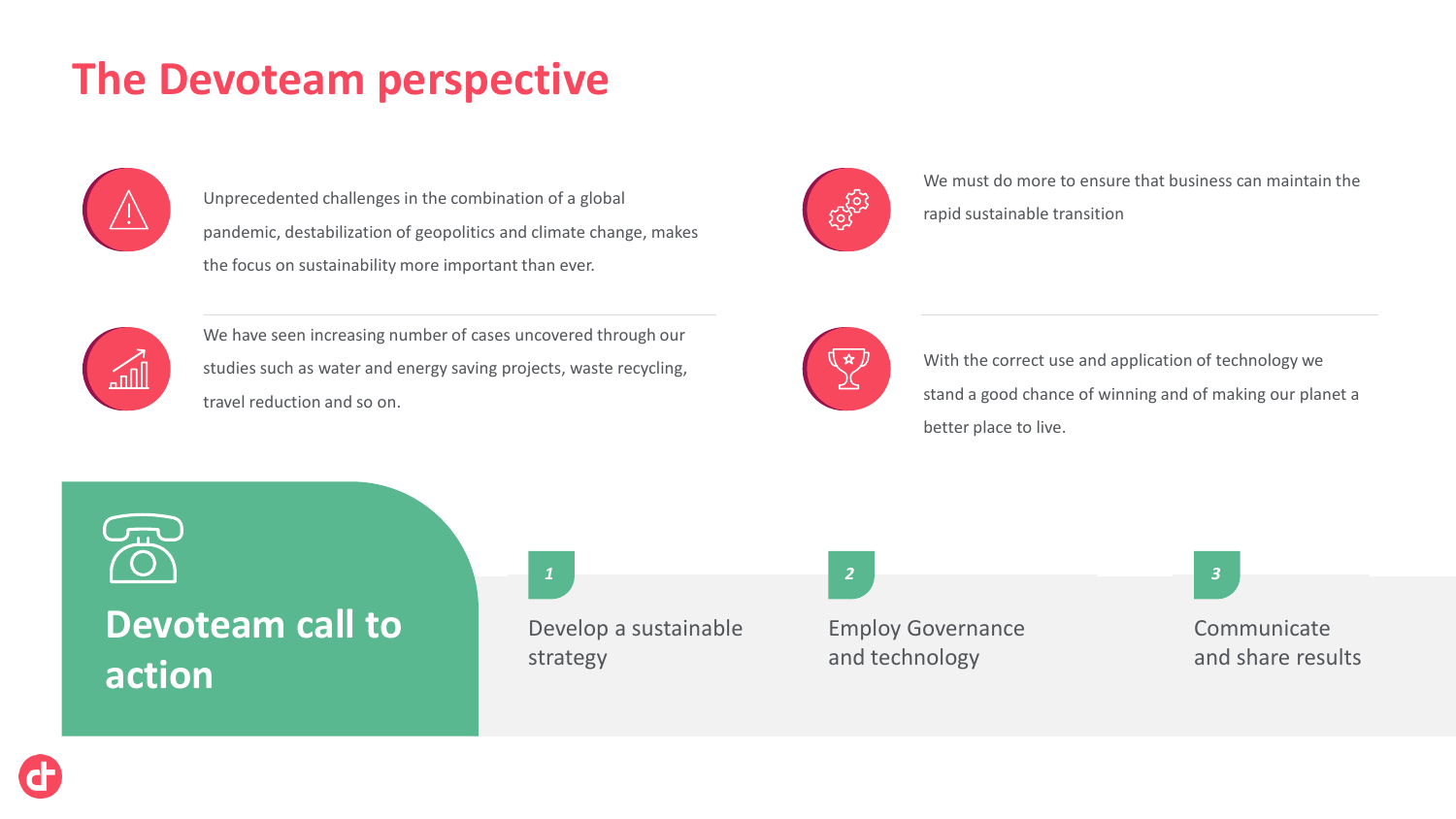### **Sustainability Development in the "Decade of Action"**



#### **A few areas continue to be popular for Sustainability activities:**

- Energy Consumption
- **Transportation**
- Waste
- Emissions of Climate Gasses



**Technology as a key driving force for sustainable transition; data and visualizationsolutions play a major role**

**To what extent is the use of technology important for your work on sustainability?**

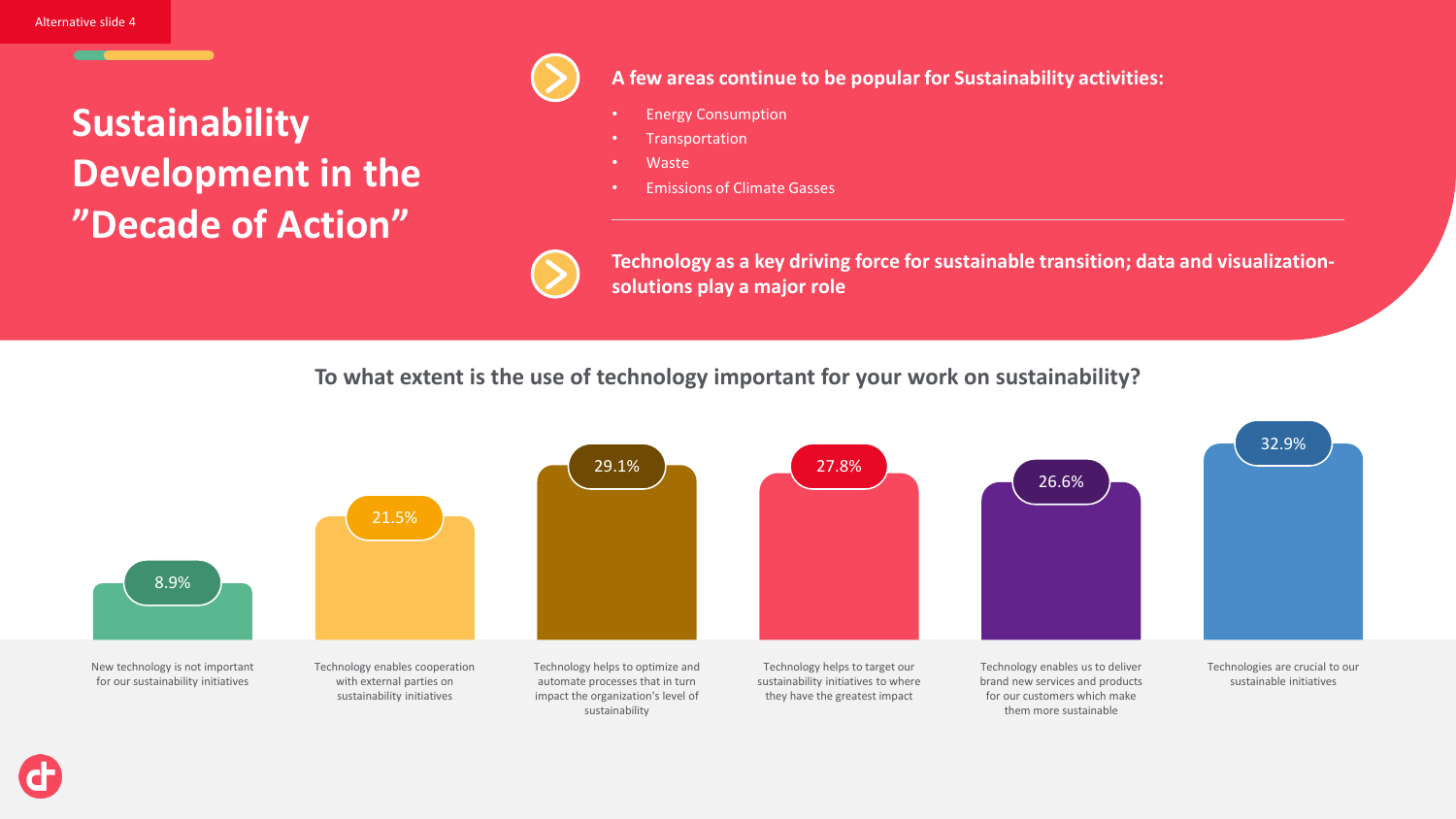## **Governance** *How do you evaluate*





Barriers for SDG include lacking ressources and/or competencies, low ROI and generally high costs:

Need for data, measurements and evaluation in order to support action and document impact

As a CFO I am interested in where we can create value [from our SDG activities] and when that value can be realized. Our future focus is very much on the business case, especially as the public incentive structure for organizational SDG focus in Denmark, is not yet in place.

# *the impact of your sustainability initiatives?*



The effects obtained are included in a CSR report

The effects obtained are communicated regularly to the organization

The effects obtained are included as KPIs in management reports

The effects obtained are measured by evaluation/ follow-up against plan

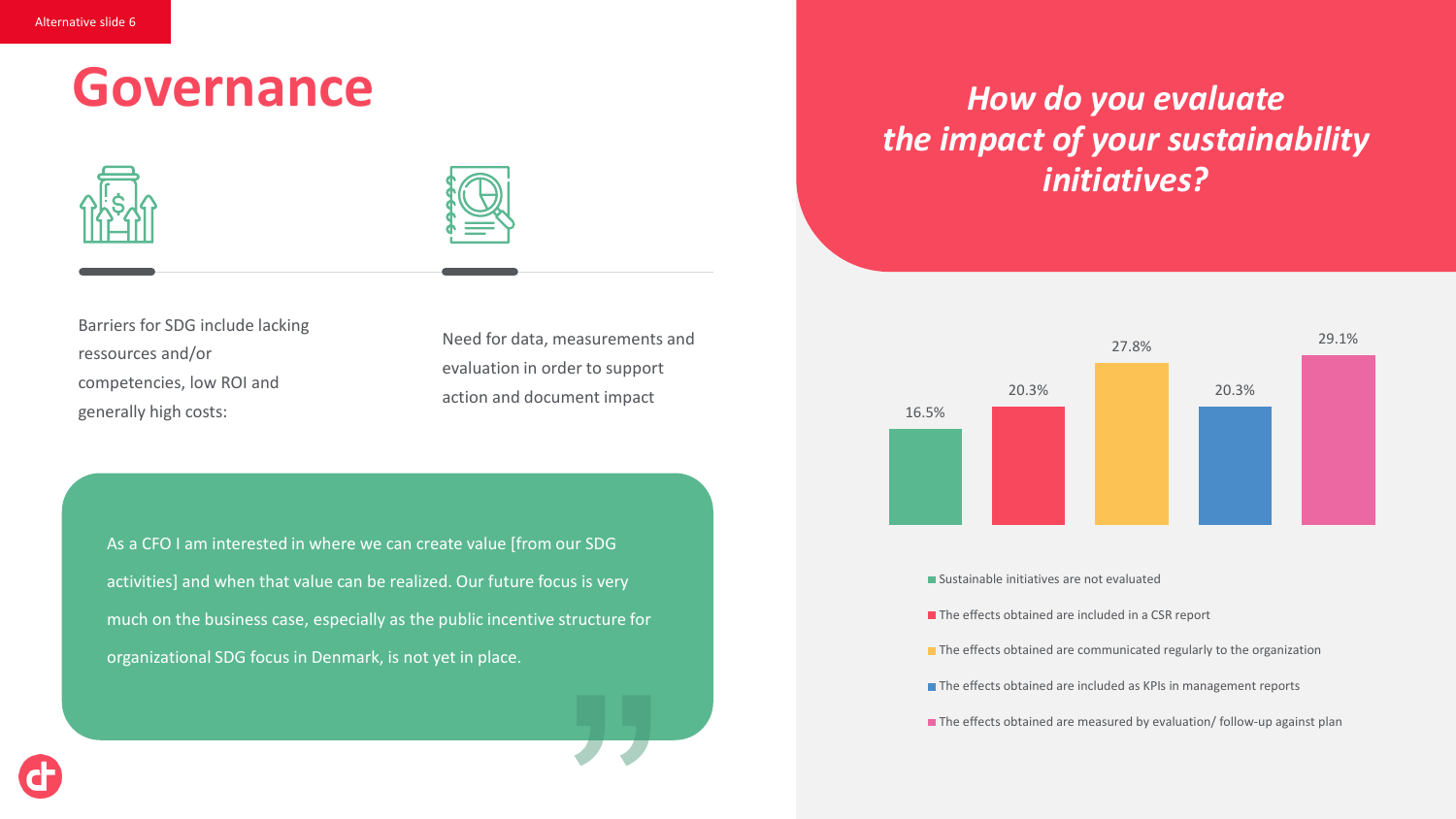## **The course is set for sustainability**